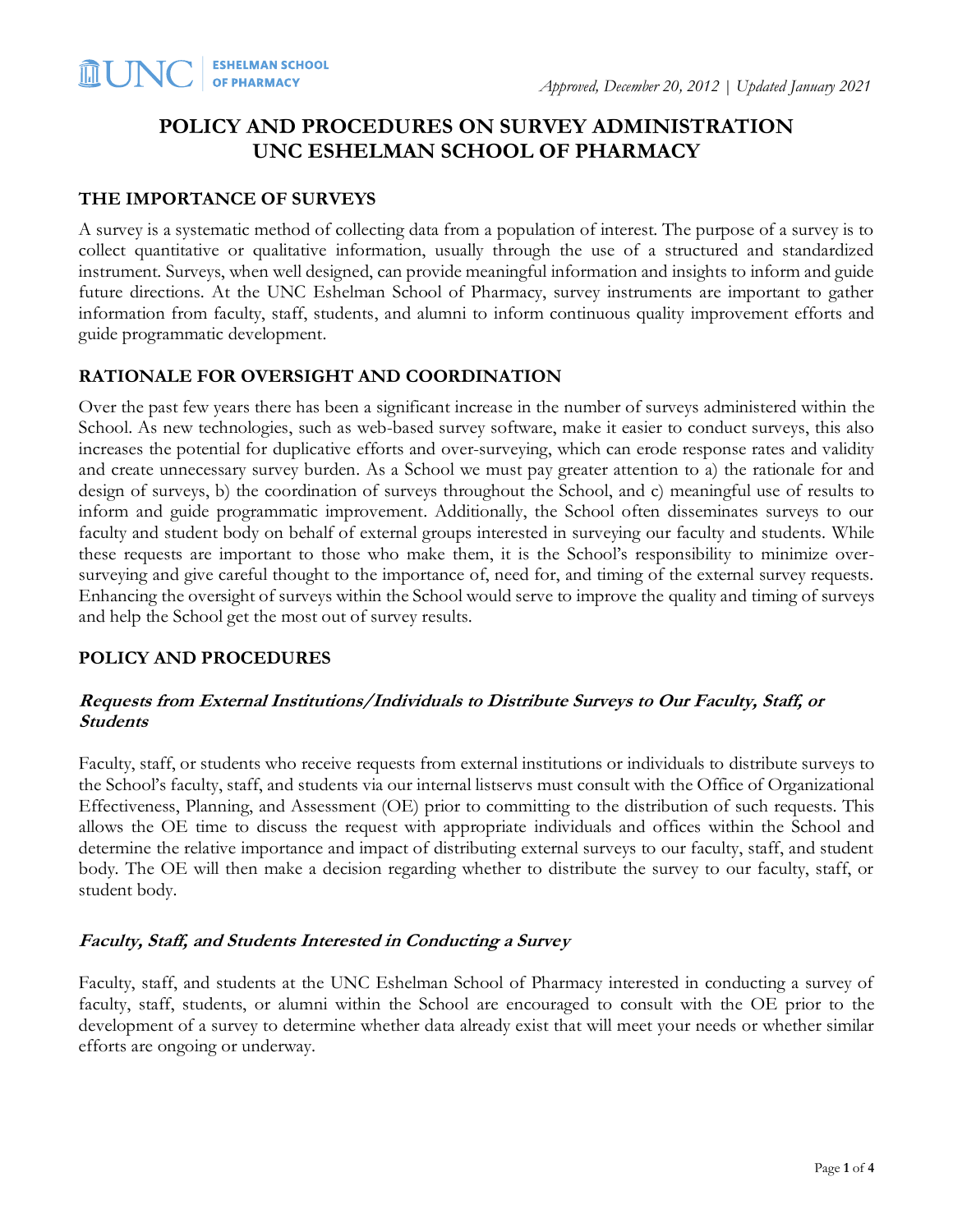## **Once Ready to Move Forward with a Survey**

- To begin the process, you must submit a brief online [Survey Request Form](https://unc.az1.qualtrics.com/jfe/form/SV_a3im0pjLKDwWWjP) to the OE *(the form is available on the OE website)*. The online Survey Request Form will ask for information regarding purpose of the survey, intended population, timing of administration, and the survey questions. **Note:** Surveys involving [Educational](https://faopharmacy.unc.edu/files/2015/05/Educational_Research_Policy_-_Procedures_April_2015.pdf) Research must receive approval from the School's Educational [Research Review Committee \(ERRC\)](https://faopharmacy.unc.edu/files/2015/05/Educational_Research_Policy_-_Procedures_April_2015.pdf) prior to submitting to the University Institutional Review Board (IRB). ERRC forms may be submitted [here.](https://unc.az1.qualtrics.com/jfe/form/SV_2ugPTRI2I7awmJn?Q_JFE=qdg) Once ERRC and IRB approval are obtained, please submit the [Survey Request Form.](https://unc.az1.qualtrics.com/jfe/form/SV_a3im0pjLKDwWWjP)
- All surveys developed by faculty, staff, or students for completion by faculty, staff, or students must be submitted to the OE via the online Survey Request Form. The only exception is course evaluations, which are already coordinated centrally within the School.

Examples of survey requests include:

- 1. A Student Affairs survey regarding student or graduate professional and career development
- 2. A Business Office survey of faculty satisfaction with the Business Clusters
- 3. A School administered survey to preceptors regarding their needs as preceptors and satisfaction with the overall precepting experience
- 4. A student-initiated survey of alumni to gather alumni interest in participating in an advising and mentoring program
- 5. A student-initiated survey to gather information or solicit feedback from fellow students on a particular topic, whether as part of a course, student organization, or project requirement.
- 6. A faculty-initiated survey of graduate students to assess programmatic needs and satisfaction
- 7. A survey to assess feedback on a recently delivered program in the School (e.g., recruitment event, orientation, Family Day).

#### **Once a Survey Request Form Has Been Submitted to the OE**

- All survey requests will be reviewed and acted upon by the OE within 1 week of date of receipt.
- The OE will work closely with the individuals or offices directly associated with the particular survey request to gather more information, ensure a team-based approach to decision-making, and ensure that efforts are well thought out and coordinated. For surveys pertaining to professional or graduate students, the OE will consult with the Office of Curricular and Student Affairs when reviewing all survey request forms.
- The OE will take into consideration certain criteria and questions when reviewing survey requests and making recommendations. Following are examples of the criteria and questions that will be considered:
	- Purpose of survey (Why is the survey being conducted?)
	- *Importance and impact* (Does the survey provide useful information for academic or institutional planning? Does the survey overburden respondents?)
	- *Overlap with other surveys* (Do data already exist that will meet the needs of those interested in surveying a group? Are there ongoing efforts to collect similar data?)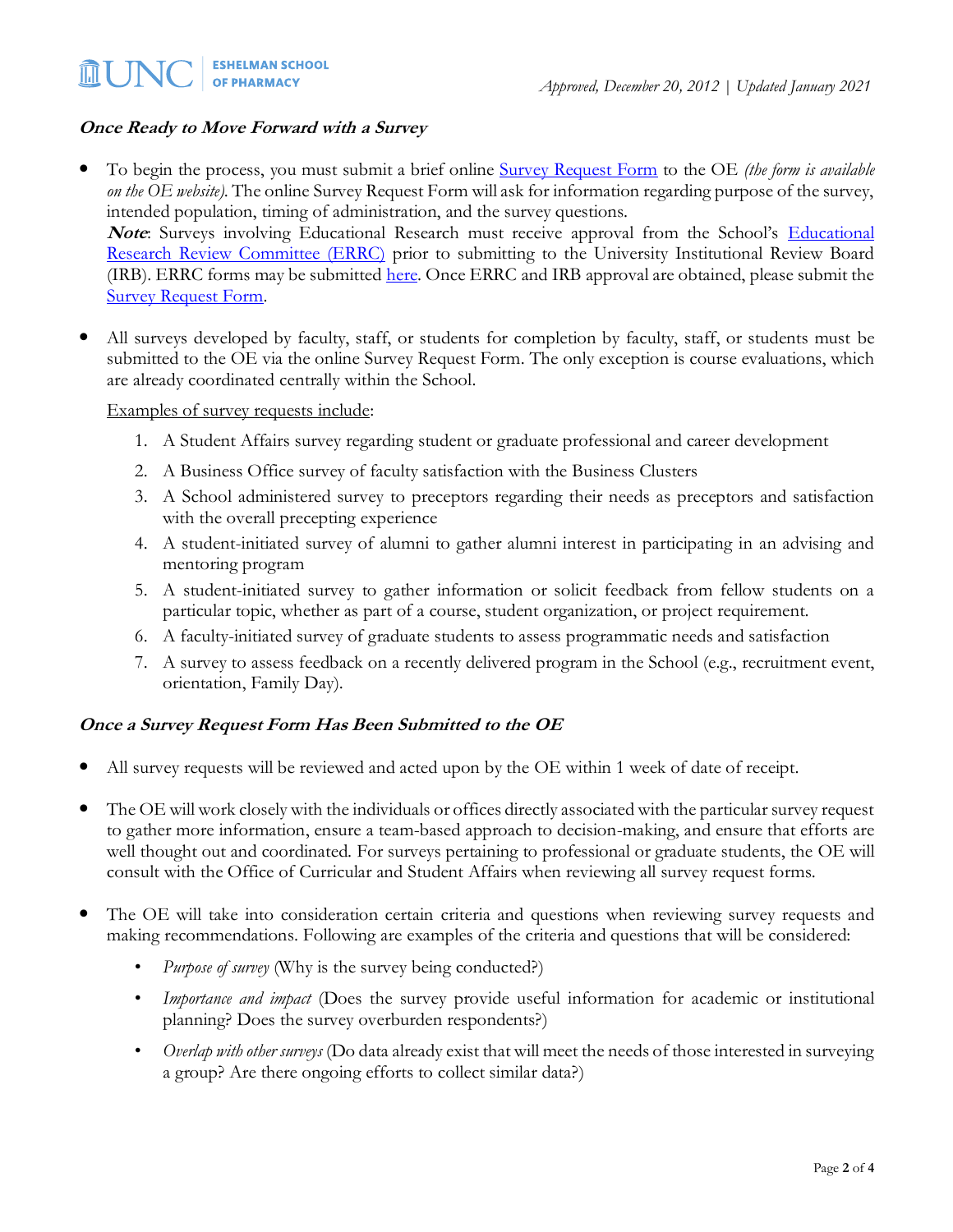- *Intended use of the data* (Who will have access to the information? Are plans in place to review the data and use it for programmatic improvement? Do you plan to disseminate findings publically and/or publish findings?)
- *Content and design of the survey questionnaire* (Is the survey well-designed? Is it of reasonable and appropriate length? Are the questions easily understood and interpreted?)
- *Population of interest* (Who is the target population? Will the entire population be surveyed, or a sample? If the former, is a sample an option that should be considered to lessen the burden on faculty, staff, or students? Does the survey overburden the target population?)
- *Timing* (When will the survey be administered? Does it overlap with other surveys of the same population? Is it conducted at a time during the academic year when survey recipients are likely to respond?)
- *Resources* (What resources will be needed to conduct the survey? Will data other than contact information be required?)
- *ERRC and IRB Approval or Exemption* (Is ERRC and/or IRB approval or exemption necessary?)
- After seeking input into the process from others, the OE will reach a decision regarding the survey request and will recommend that a survey:
	- Be administered as is (i.e., no revisions necessary)
	- Be reconsidered or revised accordingly to ensure it meets the above criteria
	- Have its timeline changed to prevent conflicts with other surveys that may be underway
	- Not be administered (with good reason provided)

Note: Where applicable, the OE will provide the survey requester with existing School data if it is felt that this data is necessary to meet the needs of the individual and is approved by the OE and the appropriate offices responsible for the data.

- All surveys will be developed and administered using Qualtrics Survey Software [\(http://software.unc.edu/qualtrics/](http://software.unc.edu/qualtrics/)), with survey results maintained in the School's OE Qualtrics account. Exceptions include:
	- 1. *Office of Curricular and Student Affairs*: Due to the number of surveys conducted in Student Affairs, this office will maintain its own Qualtrics account.
	- 2. *Educational Research*: The principal investigator for the educational research study is responsible for administration of the survey and maintenance of the data in accordance with the regulatory requirements of the IRB.
- In the event that the survey requestor is not satisfied with the decision made by the OE regarding the survey, the survey requestor can appeal the recommendation in writing to the Vice Dean of the School who will evaluate the merits of the process and respond accordingly.

## **Does the Administration of my Survey Require IRB approval or exemption?**

- Faculty, staff, or students are required to submit an IRB application seeking approval or exemption if **any** of the following are true regarding the survey:
	- You will be collecting identifiable student data, such as student PID
	- You will be accessing student records outside normal practices